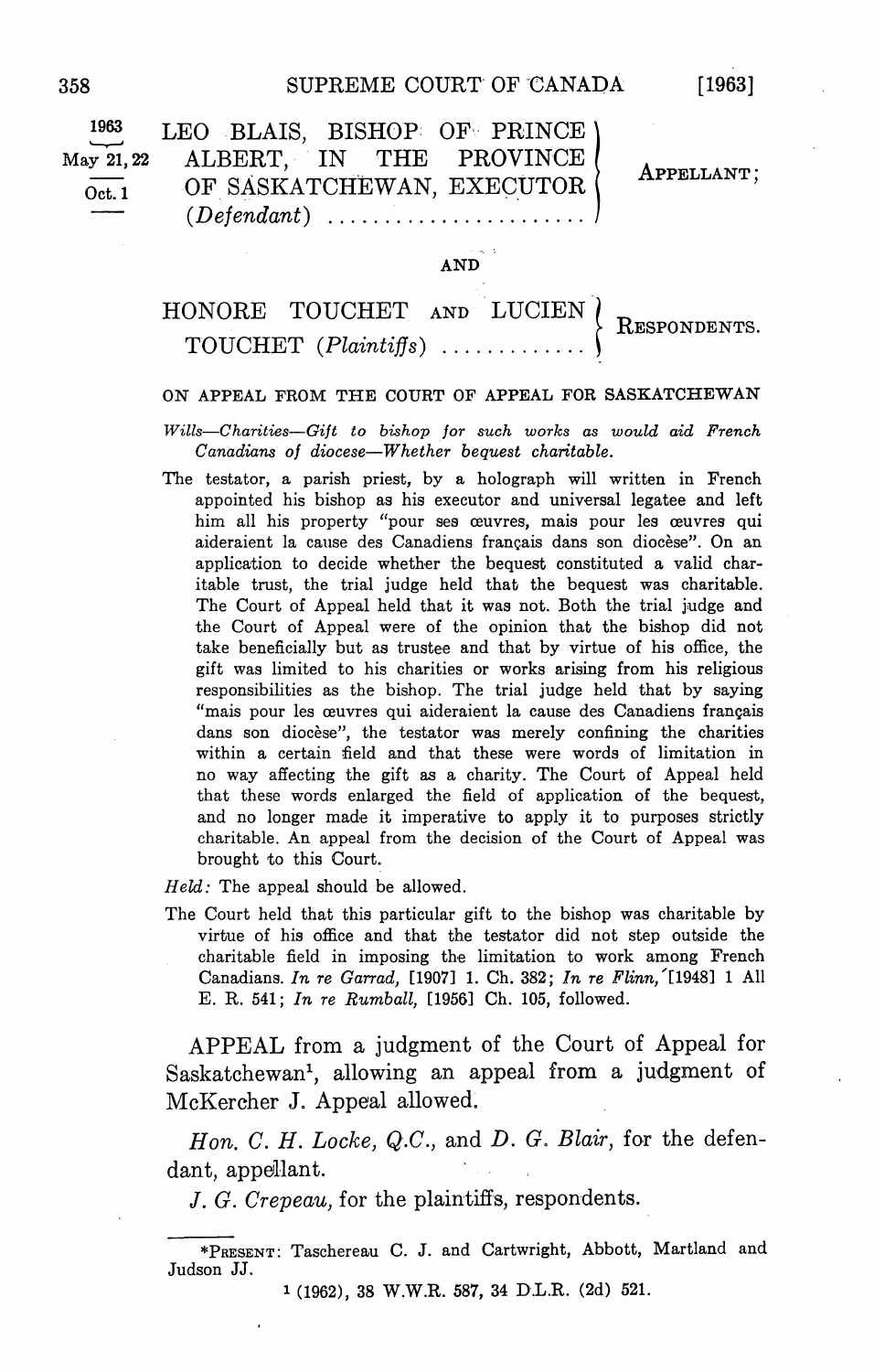The judgment of the Court was delivered by

JUDSON J.:—The question in this litigation is whether BLAIS a certain disposition made in the will of the Reverend Toucher Father George Emile Touchet, parish priest at Duke Lake,  $J_{\text{udson J}}$ . Saskatchewan, dated August 14, 1955, is charitable. The will was in holograph form and written in French in the following words

Je désigne et nomme Son Excellence Mgr. Léo Blais, mon évêque, comme mon exécuteur et mon légataire universel. Je lui lègue donc tout ce que je possède de biens, (à part ce qui a déjà été prévu, donné et confié à M. Jules Couture ou son associé à 266 ouest St. Jacques, Montréal, P.Q.) à lui Mgr. Léo Blais, évêque de Prince Albert, pour ses œuvres, mais pour les œuvres qui aideraient la cause des Canadiens Français dans son diocèse.

The following literal translation into English was accepted by the Court of Appeal

I designate and appoint His Excellency Mgr. Leo Blais, my Bishop, as my Executor and my universal Legatee. I therefore give and bequeath to him all the property that I own (except that which has already been provided for, given and entrusted to Mr. Jules Couture or his associate at 266 St. James West, Montreal, P.Q.) to him Mgr. Leo Blais, Bishop of Prince Albert, for his works, but for such of the works as would aid the cause of the French Canadians of his diocese

In the translation attached to the Letters Probate issued on December 15, 1959, "œuvres" is translated "charities" on each occasion of its use In the translation accepted by the Court of Appeal it is literally translated as "works". McKercher J. held that the bequest was charitable. The Court of Appeal<sup>1</sup> held that it was not. The conflict is not as direct as the result might suggest. Both McKercher J. and the Court of Appeal were of the opinion that the bishop did not take beneficially but as trustee and- that by virtue of his office, the gift was limited to his charities or works arising from his religious responsibilities as the bishop. McKercher J. held that by saying "mais pour les œuvres qui aideraient la cause des Canadiens français dans son diocèse", the testator was merely confining the charities within a certain field and that these were words of limitation in no way affecting the gift as charity

The Court of Appeal differed on this one point. They held that these words enlarged the field of application of the bequest, and no longer made it imperative to apply it to purposes strictly charitable

 $1(1962)$ , 38 W.W.R. 587, 34 D.L.R.  $(2d)$  521.

1963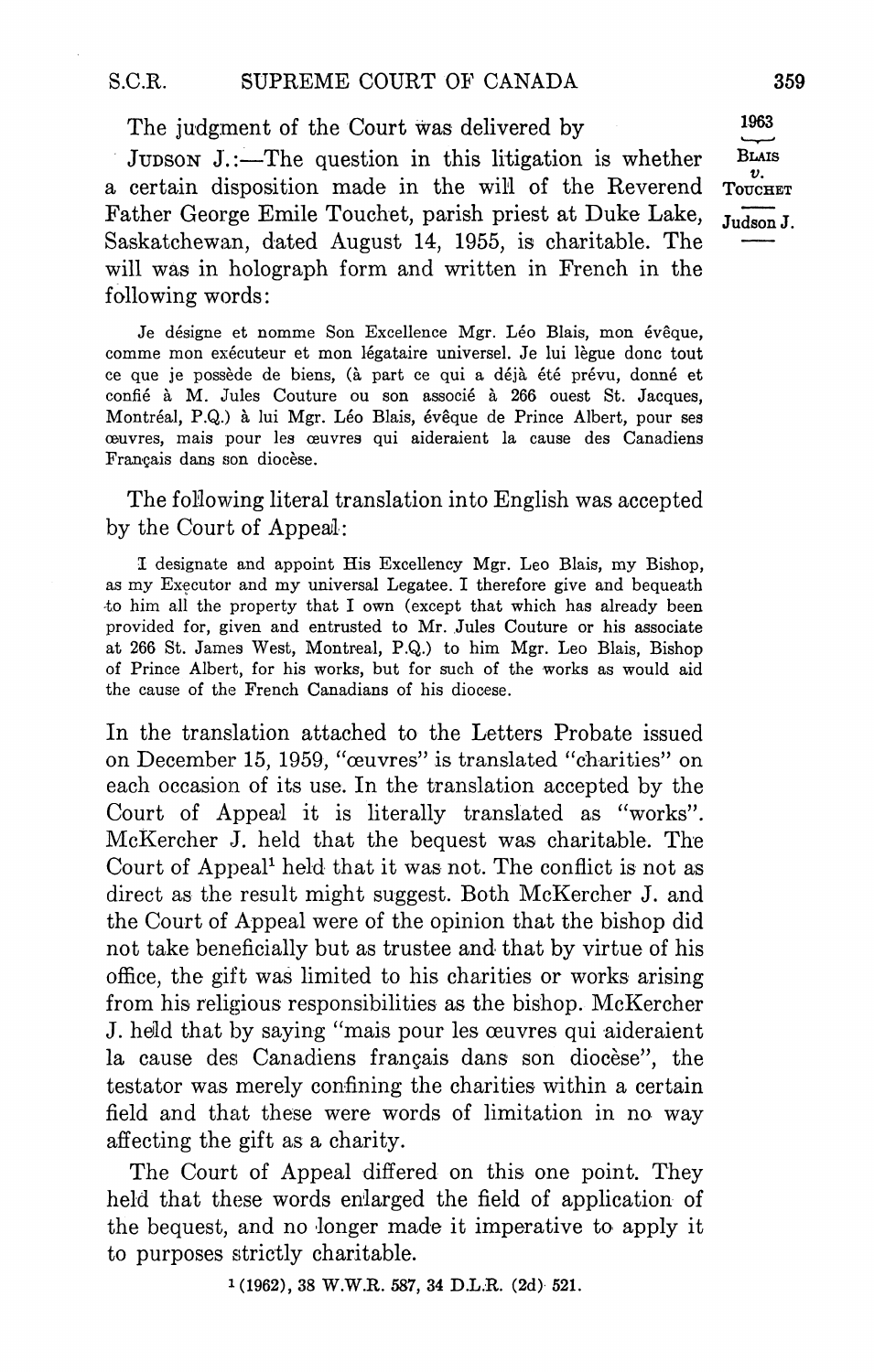$[1963]$ 

Judson J.

 $1963$  As a matter of construction. I cannot adopt this view. BLAIS To me the construction put upon the bequest by McKercher  $\frac{v}{\text{Toverer}}$  J. is the correct one. Our task is to determine what this testator meant. He was an educated man and writing in his mother tongue. His bequest was to his bishop as trustee for certain purposes This bequest to the bishop by virtue of his office is held to be charitable in both Courts We must assume that the testator knew what he was doing that he knew the meaning of his own words and the religious responsibilities of the bishop. Dictionary definitions recognize the use of "œuvre" in this context. I quote from:

(a) Larousse du  $XX^e$  Siècle:

Admin. Ecclés. Fabrique d'une paroisse, revenu affecté à la construction, à la réparation des bâtiments, à l'achat et à l'entretien des objets nécessaires au service divin.

- $(b)$  Littré, Dictionnaire de la Langue française, Tome 5,  $(1957)$ :
	- En un sens plus restreint, bonnes œuvres, les charités que l'on fait, soit pour soulager les pauvres, soit pour des fondations pieuses ou charitables
- (c) Bélisle, Dictionnaire général de la Langue française au Canada: Toute sorte d'actions morales. Bonnes œuvres, actions inspirées par une morale pure et active; les charités que l'on fait.

With this well-recognized meaning of the word in the French language and its use in a will by a French-speaking parish priest who knew what he was writing about, it would, in my opinion, be error to hold that because he mentioned the application of the bequest in the terms above quoted, among French Canadians in the diocese, by so doing he stepped outside the charitable field

This problem is one of construction in each particular case Fine distinctions have been made from time to time and it is not always easy to see why in one case a court would decide that a case fell on the charitable side of the line and in another case on the non-charitable side. Evershed M.R. in In re Rumball<sup>1</sup> reviewed all the recent litigation where these problems have arisen. The following is his summary in one of the opening paragraphs of his judgment

Questions of this kind are notoriously difficult and, no doubt, the distinctions illustrated by the cases appear at times very fine. Thus, a gift to the vicar and churchwardens of a particular parish "for such uses as they shall, in their sole discretion, think fit"; and a gift "to His

<sup>1</sup> [1956] Ch. 105, [1955] 3 All E. R. 71.